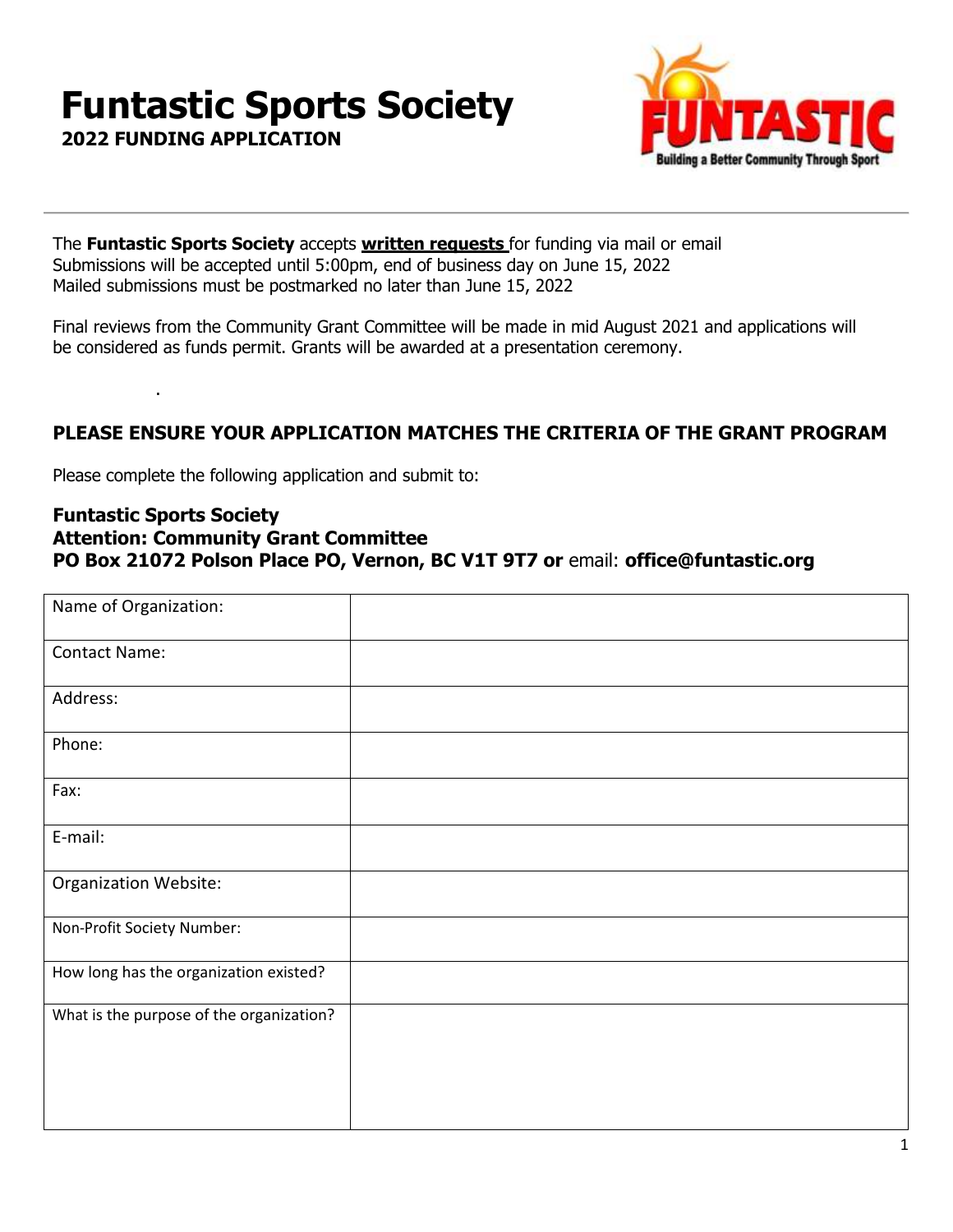| Have you received funding from the<br>Funtastic Sports Society before?<br>If so, when? |  |
|----------------------------------------------------------------------------------------|--|
| What was the dollar amount received?                                                   |  |
| What did the project fund and what is the<br>current status of that project?           |  |
| Amount requested for current project                                                   |  |
| Date funding required for current project                                              |  |
| Describe the current project that your<br>organization is seeking funds for            |  |
| How will our community benefit from<br>this project?                                   |  |
| What is the number of participants that                                                |  |